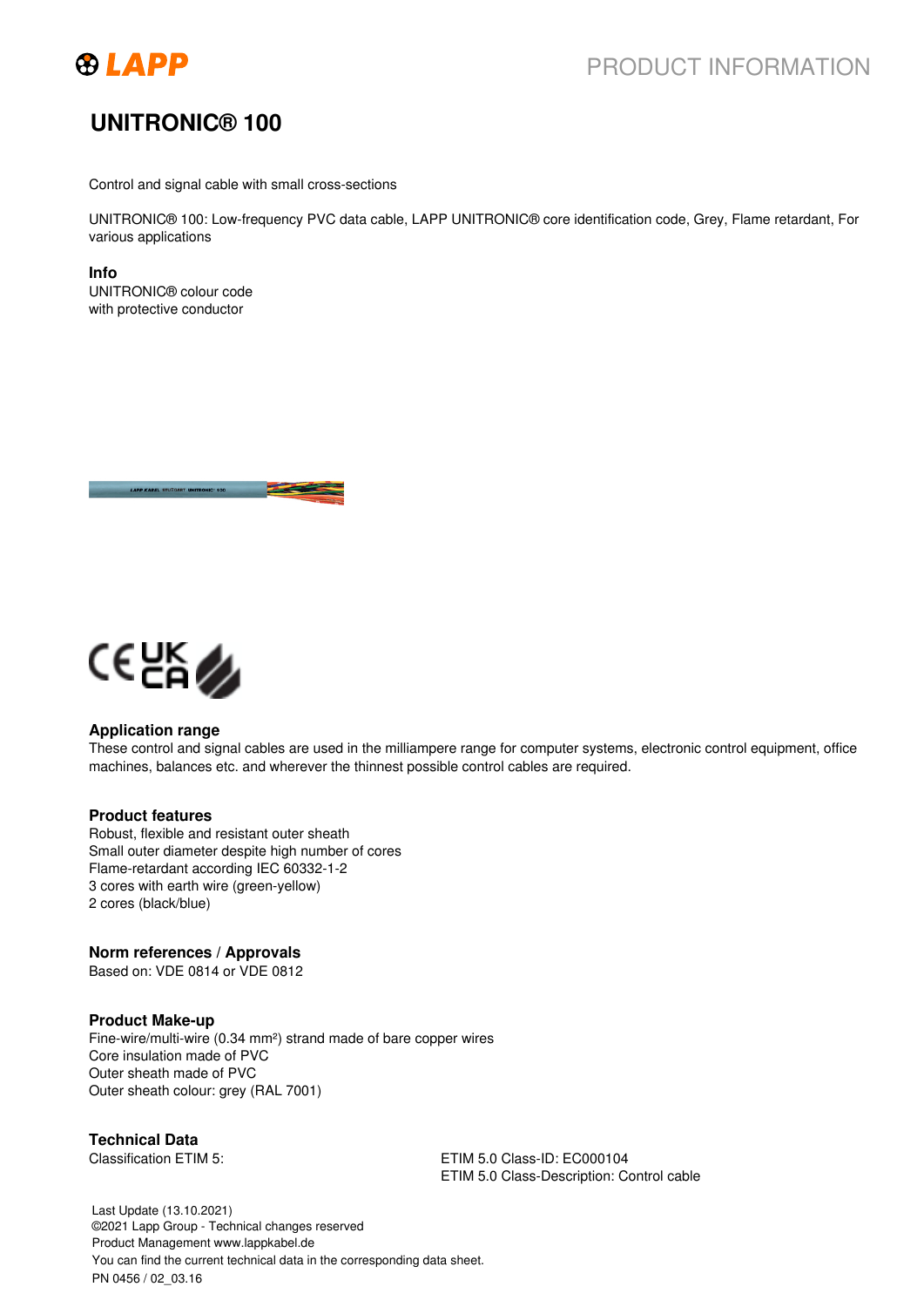

# **UNITRONIC® 100**

| Classification ETIM 6:    | ETIM 6.0 Class-ID: EC000104<br>ETIM 6.0 Class-Description: Control cable                                        |
|---------------------------|-----------------------------------------------------------------------------------------------------------------|
| Core identification code: | Refer to Appendix T7 for the<br>UNITRONIC® colour codes                                                         |
| Mutual capacitance:       | Approx. 120 nF/km                                                                                               |
| Inductivity:              | approx. 0.7 mH/km                                                                                               |
| Conductor stranding:      | Stranded, fine-wire<br>$0.34 \, \text{mm}^2$ : 7-wire                                                           |
| Minimum bending radius:   | Occasional flexing: 15 x outer diameter<br>Fixed installation: 4 x outer diameter                               |
| Protective conductor:     | Green-yellow                                                                                                    |
| Temperature range:        | Occasional flexing: $-5^{\circ}$ C to $+70^{\circ}$ C<br>Fixed installation: -40 $\degree$ C to +80 $\degree$ C |

#### **Note**

Unless specified otherwise, the shown product values are nominal values. Detailed values (e.g. tolerances) are available upon request.

Copper price basis: EUR 150/100 kg. Refer to catalogue appendix T17 for the definition and calculation of copper-related surcharges.

Please find our standard lengths at: www.lappkabel.de/en/cable-standardlengths

Packaging size: coil ≤ 30 kg or ≤ 250 m, otherwise drum

Please specify the preferred type of packaging (e.g. 1 x 500 m drum or 5 x 100 m coils).

Photographs and graphics are not to scale and do not represent detailed images of the respective products.

Prices are net prices without VAT and surcharges. Sale to business customers only.